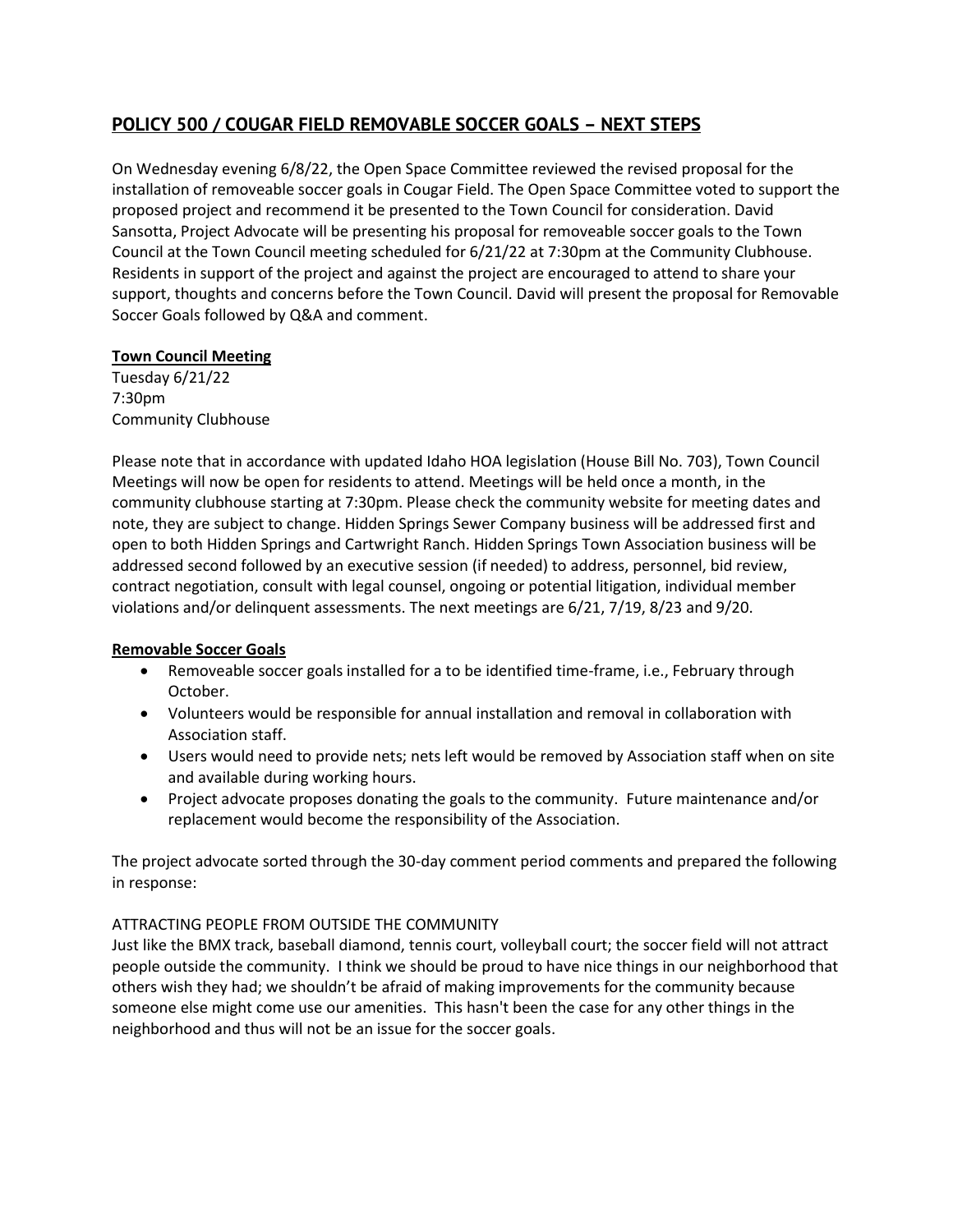### MULTI USE OF COUGAR FIELD

The soccer goals will not change the multi-use nature of the field, they will just be an added benefit to the community. The goals can also be used for other sports like football field goal practice and lacrosse. Having played all different sports my entire life I can confidently say that the presence of goals will not deter other sports, but will only add to the ability to use the field for everyone's enjoyment.

# IT IS OK AS IS

The goal posts are a great add for the community, not everyone has all the soccer equipment that I do and can set up a field for their kids or team, this donation I'm doing is to help benefit everyone who has any interest in the game and won't deter any other activities in the field. I agree the field is a great spot already, but adding the goals will only improve an already awesome space for everyone's use.

### PARKING & TRAFFIC

If parking/traffic is already an issue it has nothing to do with soccer goals. I agree the current lot is too small but any problems that exist obviously aren't from soccer goals, and the goals won't make it any worse. In fact, the goals might help dissuade out of neighborhood bikers from parking there or riding in the field.

### VISUAL IMPACT

The visual impact is negligible due to all the trees around the field, roadway, and sidewalk in the neighborhood, and no house is within 300ft as per Policy 500. Seeing the goals on the field will be the same as seeing the volleyball net, tennis court, baseball backstop, etc. that are already in the neighborhood and are used and appreciated amenities.

#### DOG USAGE

First and foremost, Cougar Field is not a dog park, dog parks have dirt/gravel/bark that doesn't need to be mowed or that will die from dog waste, not to mention some sort of fencing. The field is mowed grass for sports play, dogs can still use it and won't be bothered if there are goals or not, and the shared use as is hasn't been a problem. Dogs will continue to be welcome at Cougar Field, along with all the other grassy areas in the neighborhood that dogs typically play.

#### TEMPORARY SET UP

My intent is to have the goals up for spring soccer that starts in February, through fall soccer that ends in late October or early November. The goals will be in 3 sections each so they can be easily moved and stored at the barn, and the in-ground sleeves will be capped so they don't fill up with any debris during the winter.

#### COST

My intent is was to pay 100% for the goals and a pure donation to the community, the Open Space Committee suggested the Association pay for it, but if that causes an issue for anyone I'll just pay for 100% of it as I originally intended.

## TRASH & VANDALISM

The addition of soccer goals will not create any more issues than any other existing community amenity. In fact, this will be an opportunity for the kids of the neighborhood to practice some stewardship of a beloved space and will likely result in most people leaving the space better than they found it (kindergarten rules 101).